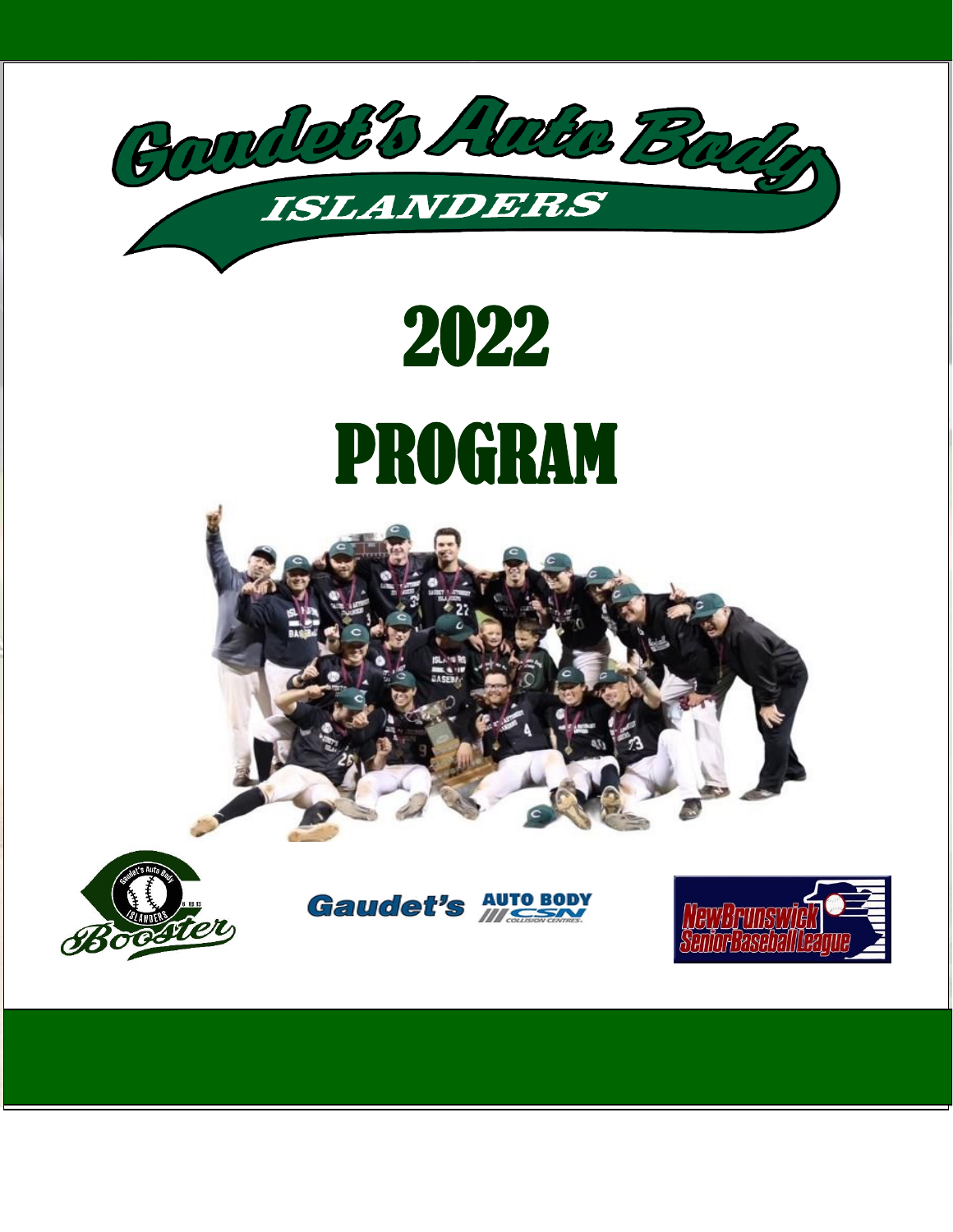

The PEI Senior Islanders Baseball Team known as the Charlottetown Gaudet's Auto Body Islanders are excited to announce the **2022 BOOSTER Club** for the upcoming baseball season.

The Islanders are the Prince Edward Island representative in the New Brunswick Senior Baseball League (https://seniorbaseballnb.com/www.seniorbaseballnb.com/front 2.html) and are returning as the defending league champions. 2021 was exciting as a team, made up of Island players developed and improved throughout the season. They peaked at the right time to defeat the Moncton Fisher-Cats and claim the league title.

As 2021 League Champions the Islanders will be representing PEI and NB at the Canadian National Senior Championships in Sydney NS Aug 25 to 28 [\(https://www.baseball.ca/baseball-canada-championships](https://www.baseball.ca/baseball-canada-championships) ). The Islanders will play 14 games at Memorial field, and 2 home games at Legends field Summerside. Along with 16 road games. The 2021 Islanders were a young exciting team and will be a must-see team for 2022.

The team has revised its board of directors and is excited about developing the Booster Club and engaging with our fans by expanding its social media footprint.

A separate group is formulating a bid to host the 2024 National Championships in Charlottetown. Headed by Islanders pitcher Jake Beck, they have the complete support of the PEI Senior Islanders Baseball Team along with their Board of Directors.

Memorial Field is a fantastic home field and the Islanders love playing hard for the fans in its comfortable confines. The challenge at Memorial is the openness of the field regarding charging admissions as it is in Victoria Park. The Islanders will use a Booster Club Model to offset this while continuing the tradition of fans enjoying a ballgame as they wish. The casual atmosphere at the field is part of its true charm. It is the teams desire that the cost of a Booster Club membership will be a good value based on its benefits.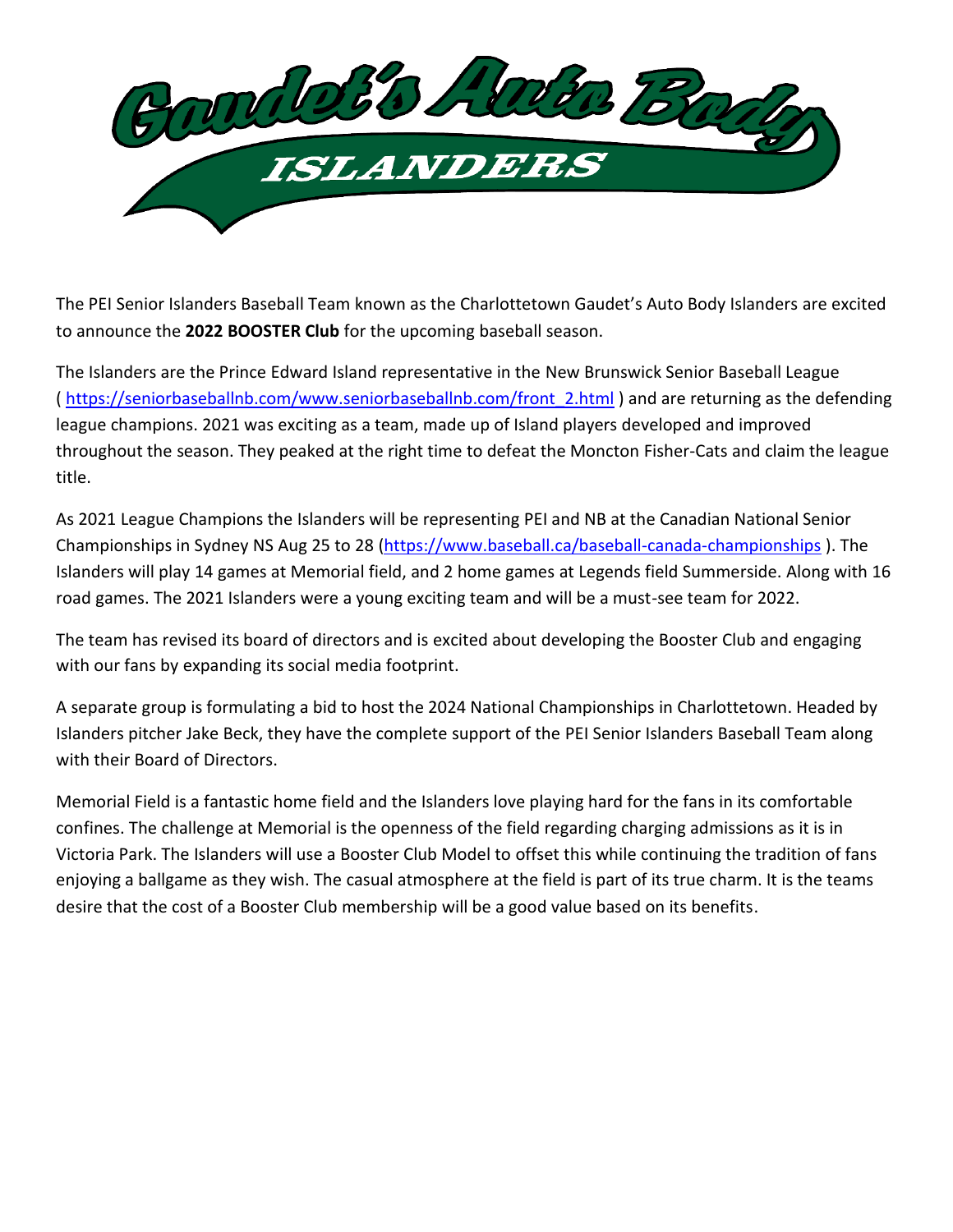# **BIG THANKS!!!**

We are Proud to be called the Gaudet's Auto Body Islanders



#### **Charlottetown's #1 Autobody Shop!!!**

CSN Gaudet's is a full-service auto body shop in Charlottetown, Prince Edward Island. We have quickly become the leading auto body shop in the region, and we don't take that responsibility lightly. CSN Gaudet's is pleased to offer high-quality repairs and quick turnaround times to all Charlottetown residents.



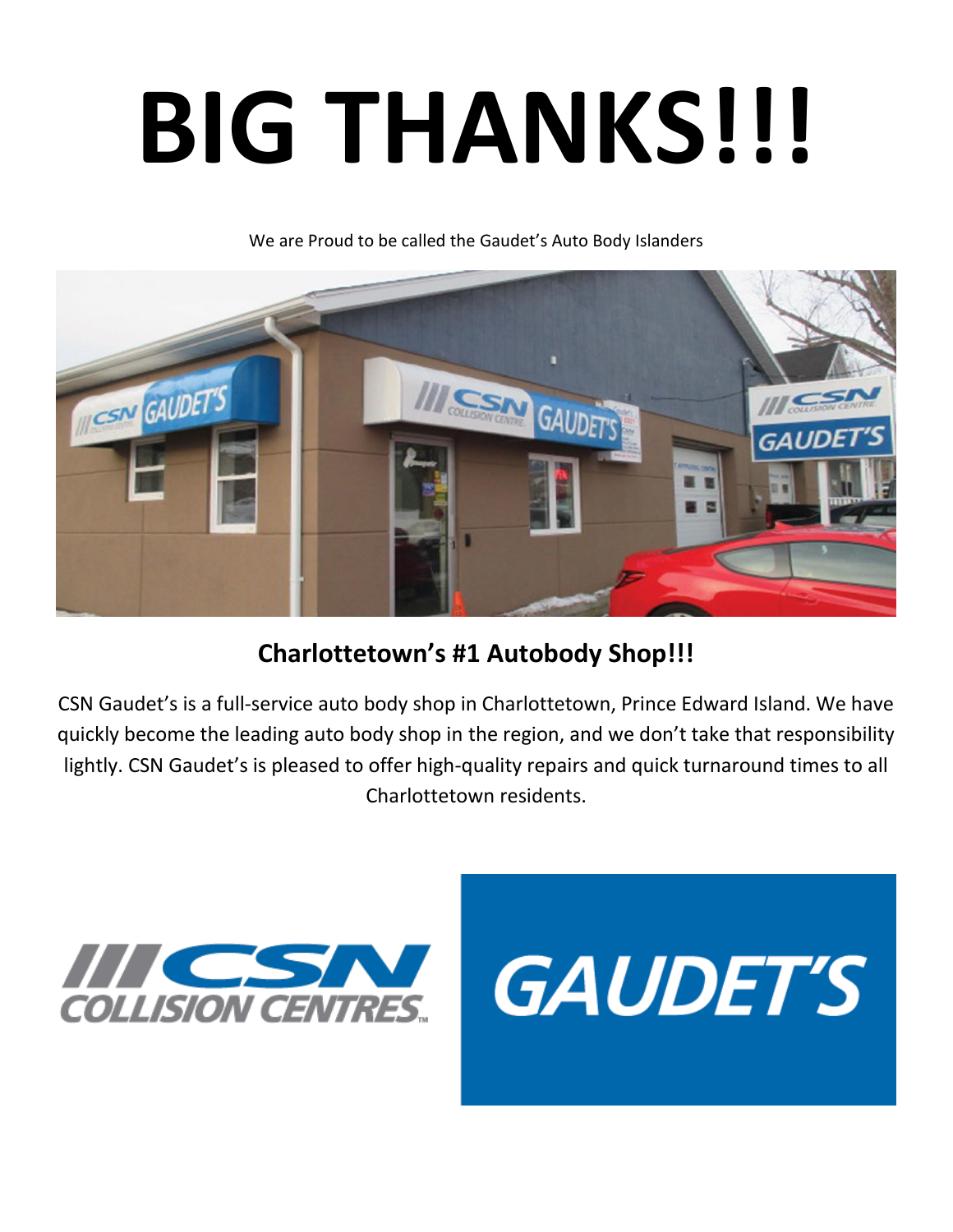

#### **2022 Islanders Booster Club**

Memorial Field is a fantastic home field and the Islanders love playing hard for the fans in its comfortable confines. The challenge at Memorial is the openness of the field regarding charging admissions as it is in Victoria Park. The Islanders will use a Booster Club Model to offset this while continuing the tradition of fans enjoying a ballgame as they wish. The casual atmosphere at the field is part of its true charm. It is the teams desire that the cost of a Booster Club membership will be a good value based on its benefits.

- 1. Booster Benefits
	- a. ID Card: Digital and Printed
	- b. Auto Sticker
	- c. Sponsors Coupons
	- d. Option to pass on pass the hat
	- e. Digital Communications delivered
	- f. \$25 Credit for Islanders branded merchandise
- 2. Digital Communications
	- a. Live Digital Program hosted by website
	- b. Game day Lineups
	- c. Score updates
	- d. Social Media Presence
	- e. Sponsor Advertising and Cross Promotion opportunities
- 3. Events
	- a. Home Opener Tailgate
	- b. Summerside Tailgate
	- c. Nationals Send Off
	- d. Mussel Boil at Nationals
- 4. Provide Fans with Opportunity to support the Team
- 5. Cost is \$125 per BOOSTER

Contact : IslandersBooster@gmail.com

Carl Picketts 902-315-0227

Or contact any of the Senior Islanders Players

twitter Y

<https://twitter.com/IslesBooster>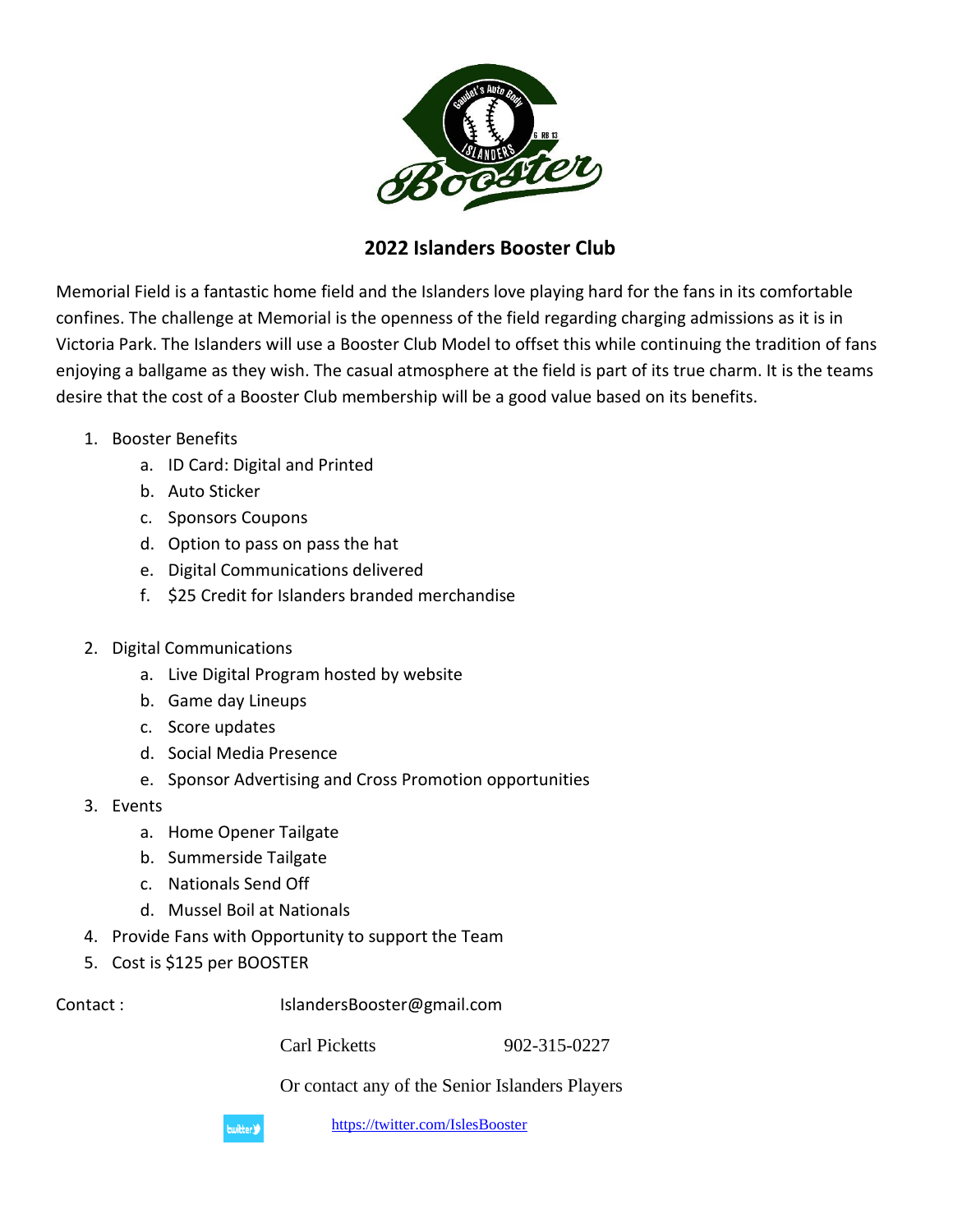

VS



# JUNE 10, 2022 2:00 PM Memorial Field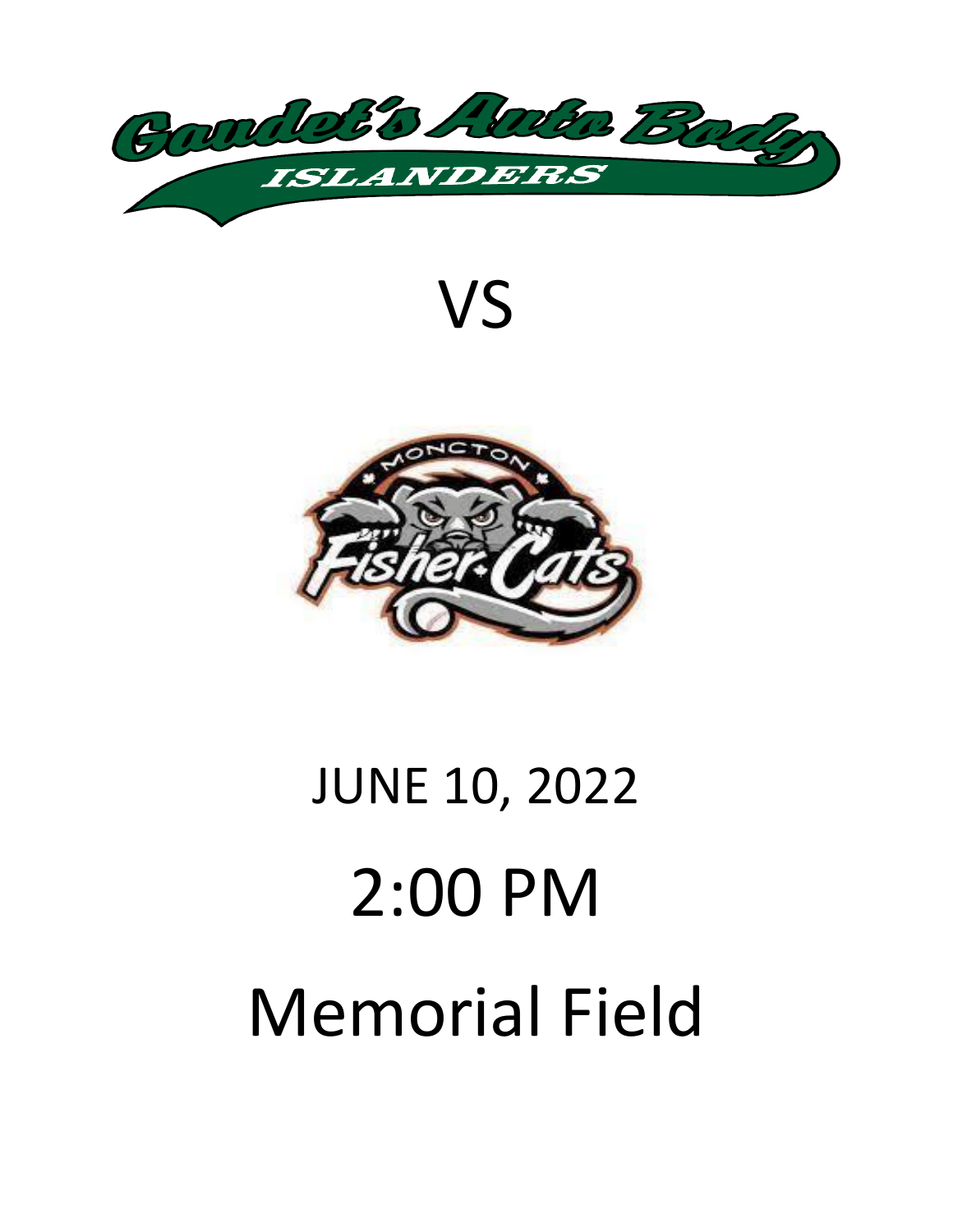

|             | <b>PEI Senior Islanders</b><br>VS             |    |            |
|-------------|-----------------------------------------------|----|------------|
|             | <b>Moncton Fisher Cats</b>                    |    |            |
|             | <b>Sunday June 14th 2:00PM Memorial Field</b> |    |            |
|             |                                               |    |            |
| 1           | <b>Logan Gallant</b>                          | 22 | C          |
| $\mathbf 2$ | <b>Josh Myers</b>                             | 15 | <b>1st</b> |
| 3           | Logan MacDougall                              | 21 | <b>SS</b>  |
| 4           | <b>Duncan Picketts</b>                        | 78 | <b>RF</b>  |
| 5           | <b>Grant Grady</b>                            | 31 | <b>3rd</b> |
| 6           | <b>Avery Arsenault</b>                        | 5  | <b>CF</b>  |
| 7           | <b>Tanner MacLean</b>                         | 6  | LF         |
| 8           | <b>Luke Beck</b>                              | 2  | 2nd        |
| 9           | <b>Morgan Murphy</b>                          | 8  | DH         |
|             | <b>Starting Pitcher:</b>                      |    |            |
|             | <b>JP Stevenson</b>                           | 44 |            |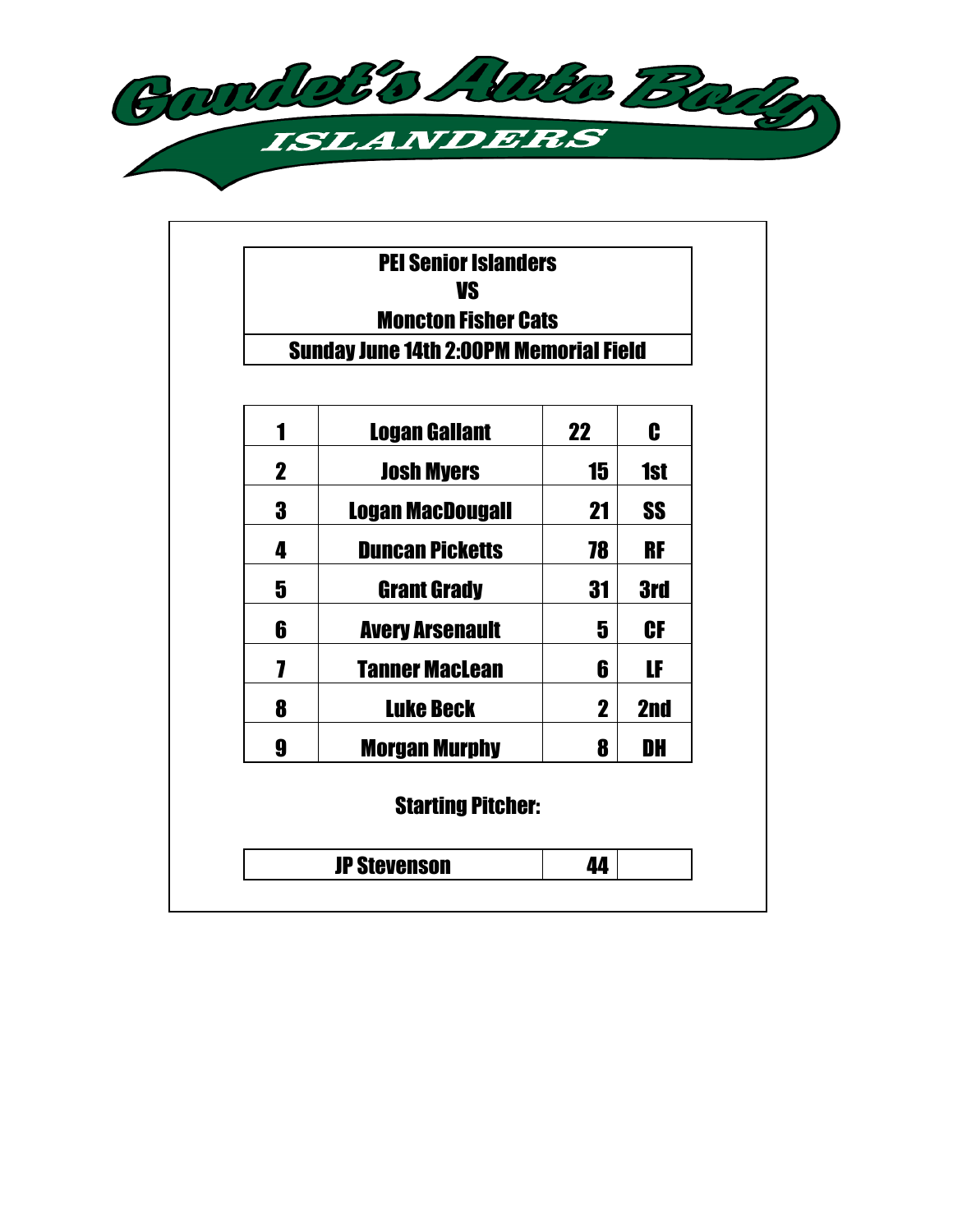## Roster

|             | <b>Duncan Picketts</b>                | #                          | 28 |                           |                 |
|-------------|---------------------------------------|----------------------------|----|---------------------------|-----------------|
|             | <b>Position:</b>                      | <b>Catcher</b>             |    | <b>EQUISION CENTRES.</b>  | <b>GAUDET'S</b> |
| <b>CENT</b> | <b>Home Town:</b>                     | <b>Kelvin Grove</b>        |    |                           |                 |
|             | <b>Dave Smith</b><br><b>Position:</b> | #<br><b>RHP</b>            | 29 | <b>COLLISION CENTRES.</b> | <b>GAUDET'S</b> |
|             | <b>Home Town:</b>                     | Summerside                 |    |                           |                 |
|             | <b>John Jones</b>                     | #                          | 30 |                           |                 |
|             | <b>Position:</b><br><b>Home Town:</b> | LF<br>Fredericton          |    | <b>COLLISION CENTRES</b>  | <b>GAUDET'S</b> |
|             | <b>Steve Simmons</b>                  | #                          | 31 |                           |                 |
|             | <b>Position:</b><br><b>Home Town:</b> | <b>CF</b><br><b>Peakes</b> |    | <b>COLLISION CENTRES.</b> | <b>GAUDET'S</b> |
|             | <b>Max Moore</b><br><b>Position:</b>  | #<br><b>SS</b>             | 32 | <b>COLLISION CENTRES</b>  | GAUDET'S        |
| (F)         | <b>Home Town:</b>                     | Georgetown                 |    |                           |                 |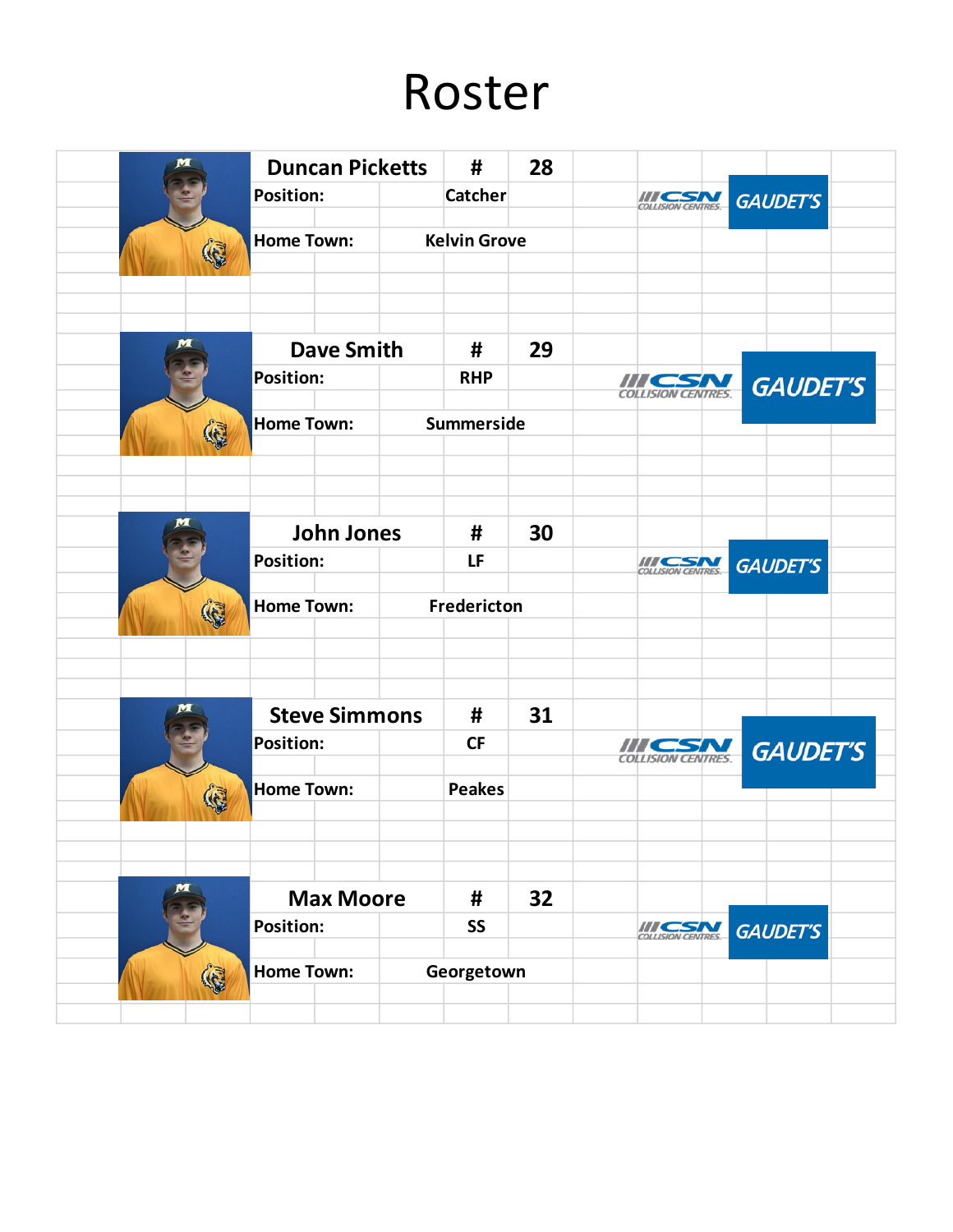|   | <b>Duncan Picketts</b>                |  | #                   | 28 |                           |                 |  |
|---|---------------------------------------|--|---------------------|----|---------------------------|-----------------|--|
|   | <b>Position:</b>                      |  | <b>Catcher</b>      |    | COLLISION CENTRES         | <b>GAUDET'S</b> |  |
|   | <b>Home Town:</b>                     |  | <b>Kelvin Grove</b> |    |                           |                 |  |
|   | <b>Dave Smith</b><br><b>Position:</b> |  | #<br><b>RHP</b>     | 29 |                           |                 |  |
|   | <b>Home Town:</b>                     |  | Summerside          |    | <b>COLLISION CENTRES.</b> | <b>GAUDET'S</b> |  |
|   | <b>John Jones</b><br><b>Position:</b> |  | #<br>LF             | 30 | COLLISION CENTRES         | <b>GAUDET'S</b> |  |
|   | <b>Home Town:</b>                     |  | Fredericton         |    |                           |                 |  |
|   | <b>Steve Simmons</b>                  |  | #<br><b>CF</b>      | 31 |                           |                 |  |
|   | <b>Position:</b><br><b>Home Town:</b> |  | <b>Peakes</b>       |    | <b>COLLISION GENTRES</b>  | <b>GAUDET'S</b> |  |
|   | <b>Max Moore</b><br><b>Position:</b>  |  | #<br><b>SS</b>      | 32 | COLLISION CENTRES         | <b>GAUDET'S</b> |  |
| 信 | <b>Home Town:</b>                     |  | Georgetown          |    |                           |                 |  |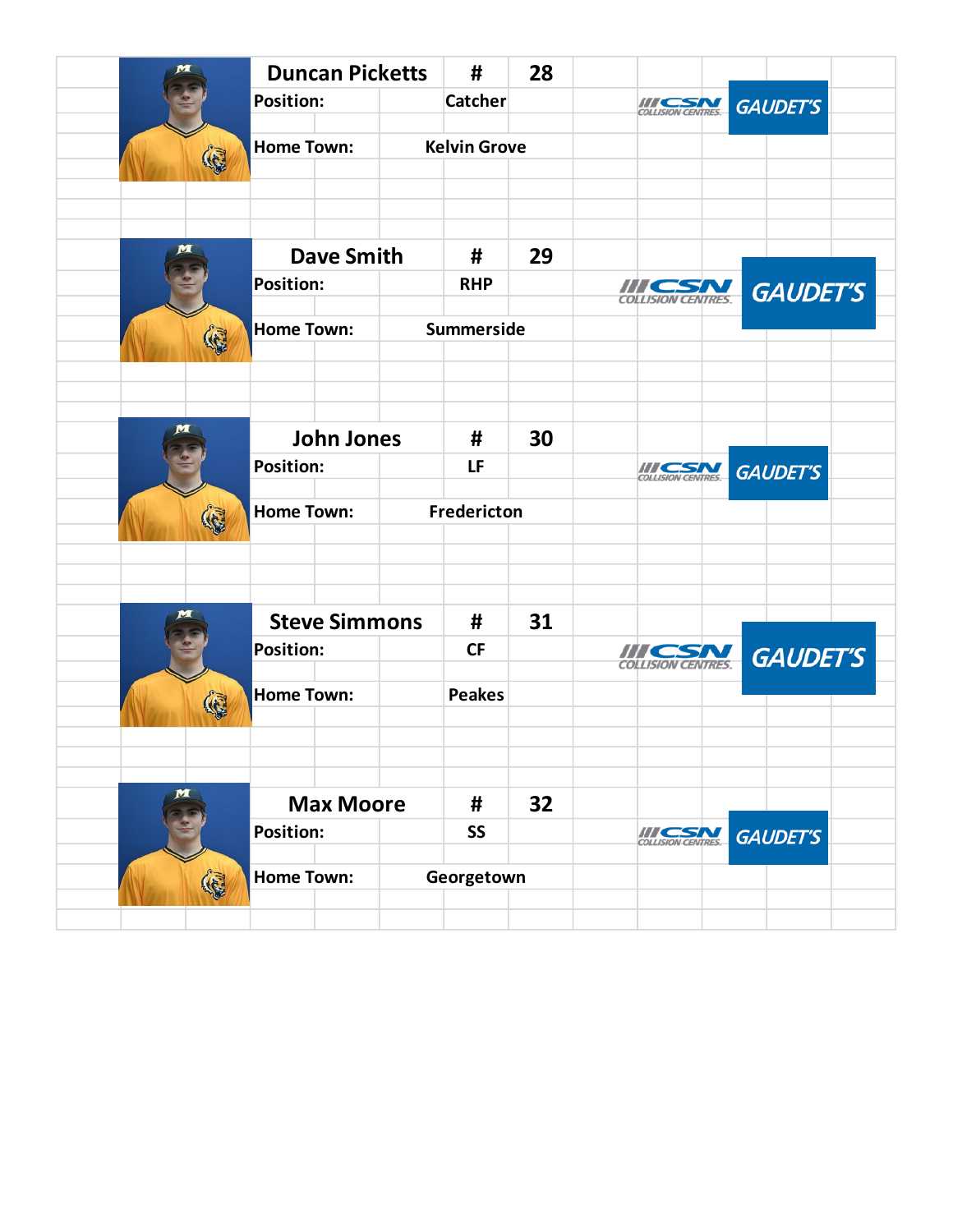



## Roster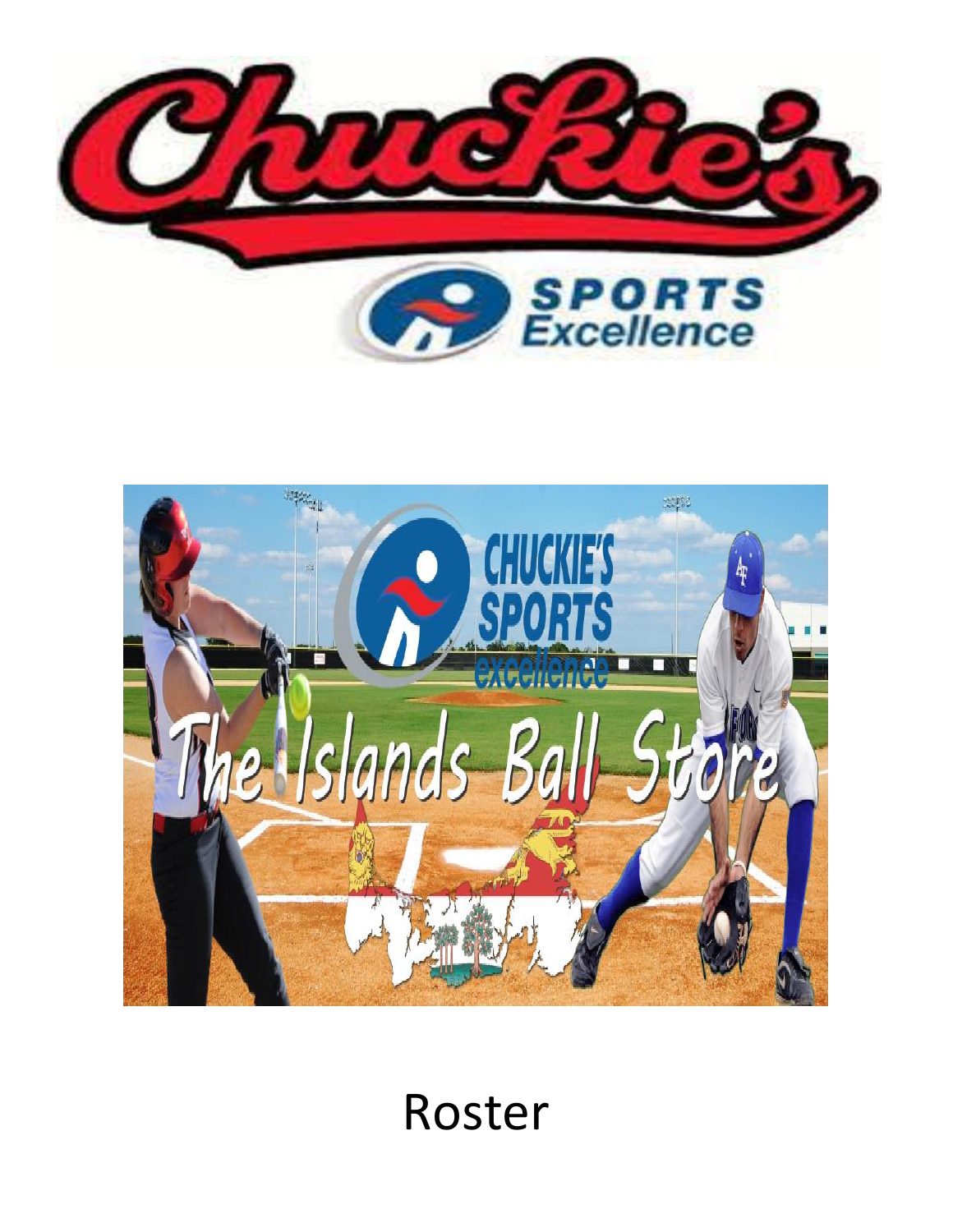

# Arenault ABros.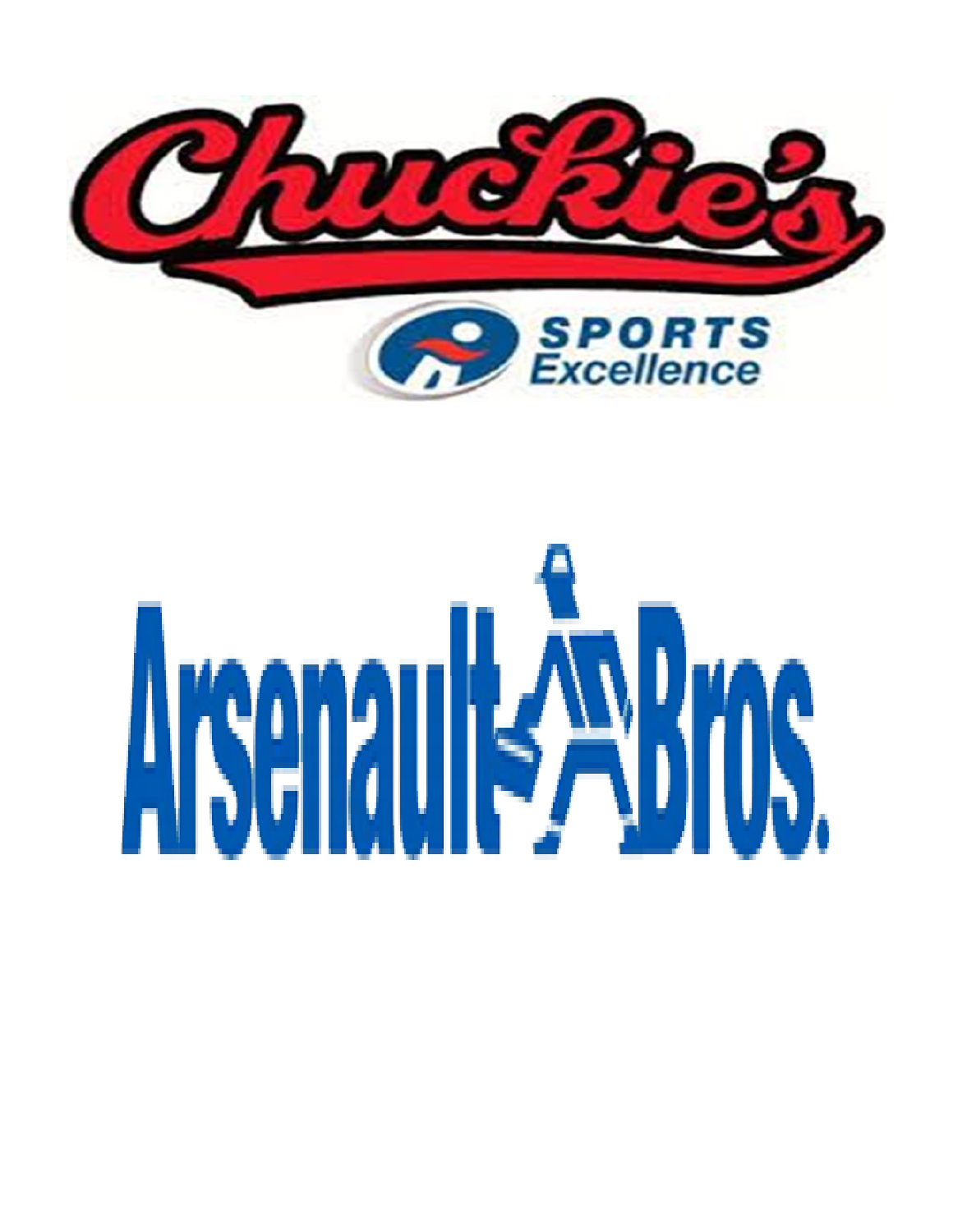### NBSBL Standings

|                                 | <b>Games</b>  |                |      |       | <b>Games</b>   |
|---------------------------------|---------------|----------------|------|-------|----------------|
|                                 | <b>Played</b> | Win            | Loss | PCT.  | <b>Behind</b>  |
| del e Auto Ba                   | 15            | 10             | 5    | 0.667 | 0              |
|                                 |               |                |      |       |                |
|                                 | 15            | 9              | 6    | 0.600 | 1              |
| $\overline{\mathcal{A}}$        | 15            | 8              | 7    | 0.533 | 2 <sup>1</sup> |
| <sub>I</sub> RONME <sub>N</sub> |               |                |      |       |                |
| <b>BASEBALL</b>                 | 15            | 4              | 11   | 0.267 | 6              |
| Royals                          | 15            | $\overline{2}$ | 13   | 0.133 | 8              |
|                                 |               |                |      |       |                |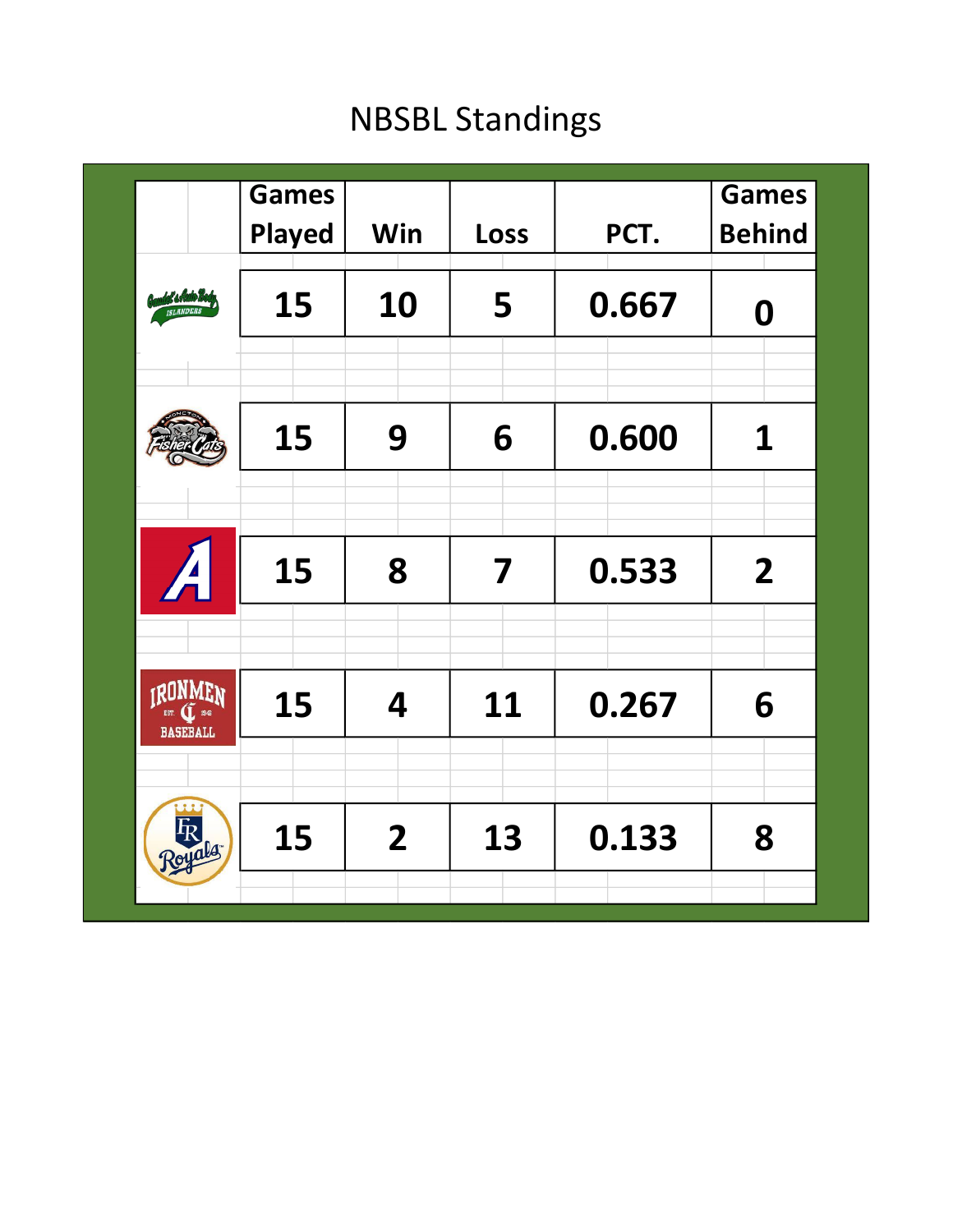

#### **Islanders Sweep Ironmen**

Wednesday June 3, 2022 Chatam NB.

The Islanders pitching staff were strong in a twilight doubleheader this evening in at Ironman Field in Miramachi. I the opener Jake Beck held the Ironmen scoreless until the 4<sup>th</sup> when the Ironmen pushed across a run with a sac fly by Dave Dudley. The Islanders bats were hot early and often as they posted a run in every inning. Logan Macdougall 3-4 2 RBI and Josh Myers 2-4 3 RBI 1 HR were the leaders. Logan Gallant came in in the bottom of the fifth in relief and held the opponents to 2 hits to close out the game. Islander 7 Ironmen 1

In the night cap Tanner Maclean continued his strong sophomore season by scattering 5 hits through 6 innings of work JP Stevenson came in in relief to close out. Johnny Arsenault had the hot bat going 3-3 with a double. Head Coach Kevin Maclean said "I'mhappy with the performance and effort of the team as they continue to produce on the road. Sometimes you hit sometimes you miss sometimes you win sometimes it rains." Islanders 4 Ironmen 0.